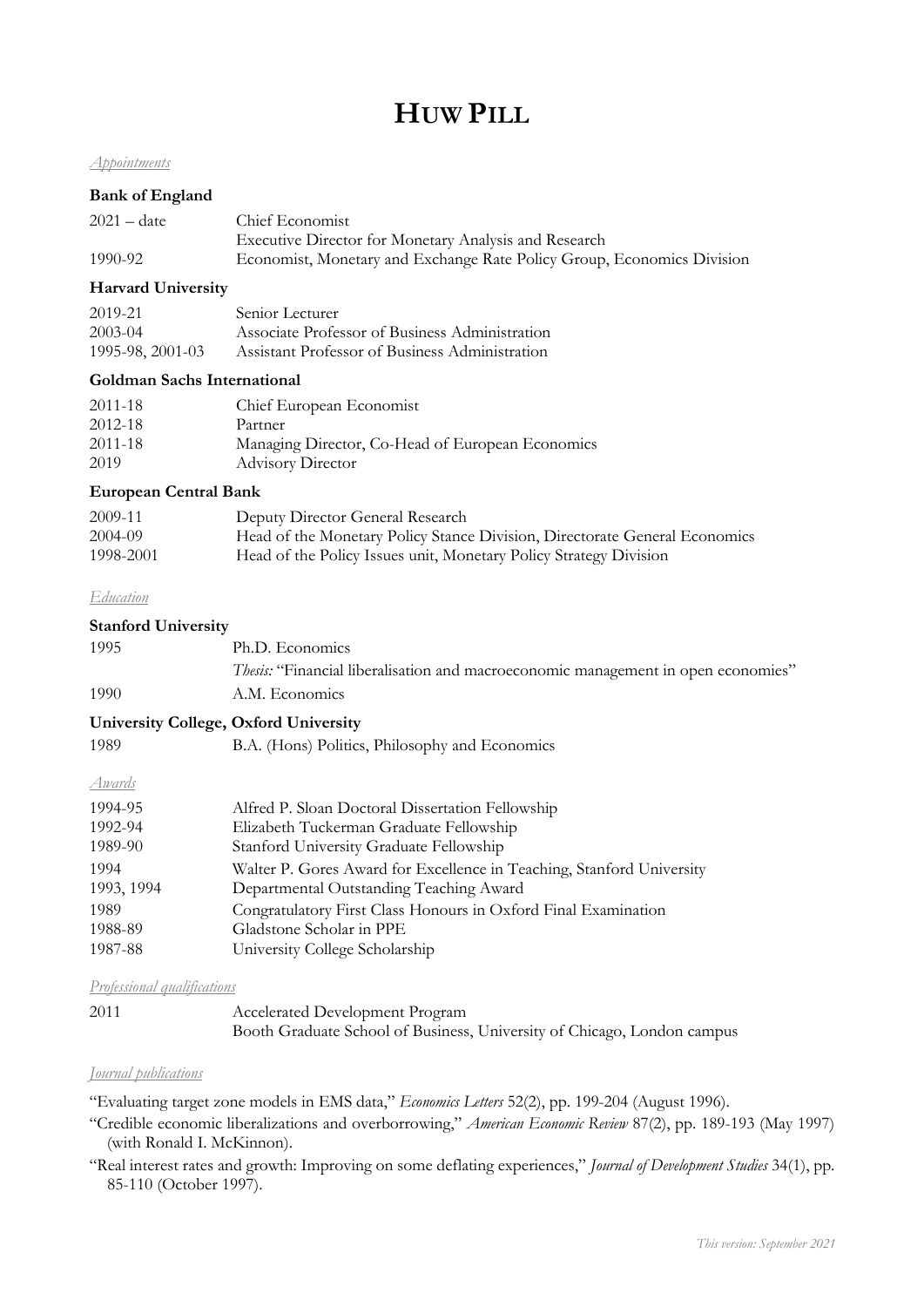- "International overborrowing: A decomposition of credit and currency risks," *World Development* 26(6), pp. 1267- 82 (July 1998) (with McKinnon).
- "Exchange rate regimes for emerging markets," *Oxford Review of Economic Policy* 15(3), pp. 19-38 (September 1999) (with McKinnon).
- "The operational framework of the Eurosystem in the context of the ECB's monetary policy strategy," *International Finance* 4(1), pp. 65-99 (Spring 2001) (with Michele Manna and Gabriel Quirós).
- "Monetary analysis and monetary policy in the euro area," *Journal of International Money and Finance* 28(7), pp. 1138- 1164 (November 2009) (with Björn Fischer, Michele Lenza and Lucrezia Reichlin).

"Monetary policy in exceptional times," *Economic Policy* 62, pp. 295-339 (April 2010) (with Lenza and Reichlin).

- "Monetary policy in a low interest rate environment: A checklist," *International seminar on Macroeconomics* 6, pp. 335- 345 (June 2010).
- "The ECB and the interbank market," *Economic Journal* 122, pp. 467-486 (November 2012) (with Domenico Giannone, Lenza and Reichlin).
- "A global perspective on inflation and propagation channels," *Journal of Banking and Financial Economics* 1, pp. 50- 76 (November 2015) (with Luca Gattini and Ludger Schuknecht).
- "The national segmentation of euro area bank balance sheets during the financial crisis," *Empirical Economics* 53(1), pp. 247-265 (August 2017) (with Antonio Colangelo, Giannone, Lenza and Reichlin).

## *Books*

Institutions, macroeconomics and the global economy, Trenton, NJ: World Scientific (November 2003) (with Rafael DiTella and Ingrid Vogel).

#### *Other articles*

- "The role of monetary analysis in monetary policy making," *BIS Papers* 19, pp. 158-191 (October 2003) (with Klaus Masuch, Sergio Nicoletti Altimari and Massimo Rostagno).
- "Central bank balance sheets as policy tools," *BIS Papers* 66, pp. 193-213 (October 2012) (with Alain Durré).
- "Políticas no convencionales: La recuperación en la zone del euro y el papel de la política del *BCE*," *Papeles de Economia Española* 140, pp. 188-198 (June 2014).
- "The political economy of the Brexit referendum," *Revue bancaire et financière / Bank- en Financiewezen* 16(4), pp. 302– 307 (November 2016).
- "The demand for M0 revisited," *Bank of England Quarterly Bulletin* 32(3), pp. 305-313 (August 1992) (with Glenn Hoggarth).
- "Financial liberalization in Africa and Asia," *Finance and Development* 34(2), pp. 7-10 (June 1997) (with Mahmood Pradhan).
- "Financial indicators and financial change: A comparison of Africa and Asia," *Savings and Development* 21(2), pp. 123-150 (June 1997) (with Pradhan).
- "La liberalisation financière en Asie: Quelles leçons pour l'Afrique?" *Revue d'Economie Financière* 44, pp. 131-40 (December 1997) (with Pradhan).

#### *Book chapters*

- "Credible liberalizations and international capital flows: The overborrowing syndrome," in T. Ito and A.O. Krueger (eds.) Financial deregulation and integration in East Asia, pp. 7-42 (Chicago, IL: Chicago University Press) (March 1996) (with McKinnon).
- "Monetary policy frameworks after the great financial crisis," in J. Braude, Z. Eckstein, S. Fischer and K. Flug (eds.) The Great Recession: Lessons for central bankers, pp. 21-50 (Cambridge, MA: MIT Press) (January 2013) (with Frank Smets).
- "Whatever it takes within our (new?) mandate" in R. Barwell and J. Chadha (eds.) Renewing our monetary vows: Open letters to the Governor of the Bank of England, pp. 35–52 (London: National Institute of Economic and Social Research) (December 2019).
- "Non-standard monetary policy measures and monetary developments" in J. Chadha and S. Holly (eds.) Interest rates, prices and liquidity, pp. 195-221 (Cambridge University Press, *Series on Macroeconomic Policymaking* no. 1) (November 2011) (with Giannone, Lenza and Reichlin).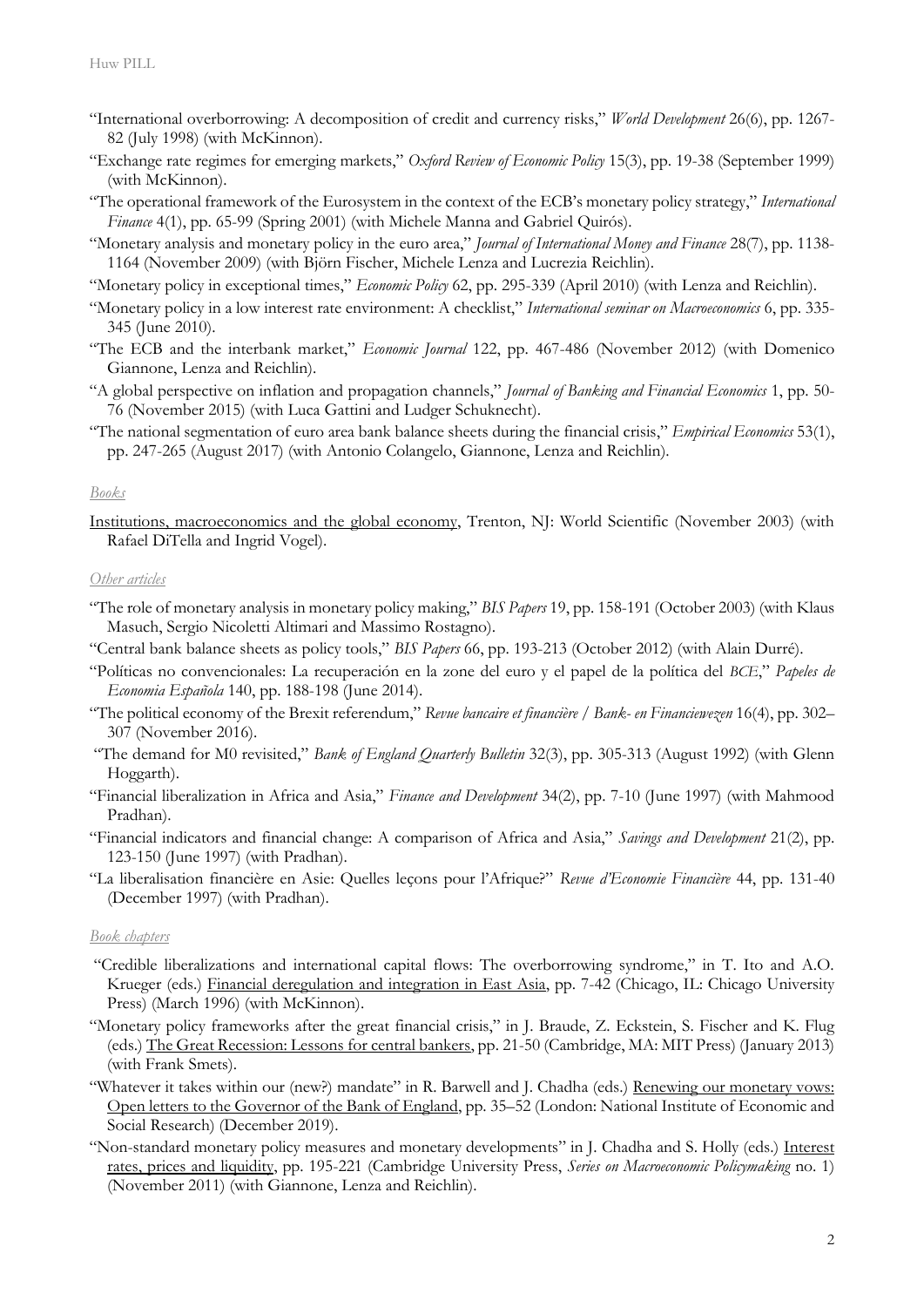- "Exceptional policies for exceptional times: The ECB's response to the rolling crises of the euro area," in H. Badinger and V. Nitsch (eds.) Handbook of the economics of European integration, pp. 351-375 (Routledge) (August 2016) (with Reichlin).
- "The role of foreign currency denominated debt in public debt management," in M.I. Blejer and T.M. Ter-Minassian (eds.) Macroeconomic dimensions of public finance, pp. 203-232 (New York, NY: Routledge) (February 1997) (with Patrick de Fontenay and Gian-Maria Milesi-Ferretti).
- "The overborrowing syndrome: Are East Asian economies different?" in R. Glick (ed.) Managing capital flows and exchange rates: Lessons from the Pacific Basin, pp. 322-355 (New York, NY: Cambridge University Press) (October 1998) (with McKinnon).
- "Monetary analysis: Tools and applications" in H-J. Klöckers and C. Willeke (eds.) Monetary analysis: Tools and applications, pp. 11-30 (Frankfurt: European Central Bank) (August 2001).
- "Framework and tools of monetary analysis" in H-J. Klöckers and C. Willeke (eds.) Monetary analysis: Tools and applications, pp. 117-144 (Frankfurt: European Central Bank) (August 2001) (with Masuch and Caroline Willeke).
- "The ECB's monetary policy strategy: Meeting the challenges of the early years of EMU" in M. Buti and A. Sapir (eds.) EMU and economic policy in Europe: The challenges of the early years, pp. 73-102 (Oxford: Oxford University Press) (November 2002) (with Vìtór Gaspar and Masuch).
- "Monetary stability and structural economic reform" in N. Yoshino, S. Inukai and N. Tamaki (eds.) Enhancing market functions in Japan, pp.117-150 (Tokyo: Keio University Press) (December 2003).
- "The overborrowing syndrome and economic liberalization" in R.I. McKinnon (ed.) Exchange rates under the East Asian Dollar Standard, pp. 165-198 (Cambridge, MA: MIT Press) (March 2005) (with McKinnon).
- "Money and monetary policy: The ECB experience 1999-2006" in A. Beyer and L. Reichlin (eds.) The role of money: Money and monetary policy in the 21st century, pp. 102-175 (Frankfurt: European Central Bank) (February 2008) (with Fischer, Lenza and Reichlin).
- "Improving models of euro area money demand" in L. Papademos and J. Stark (eds.) Enhancing monetary analysis, pp. 131-206 (Frankfurt: European Central Bank) (October 2010) (with Fischer).
- "Divisia indices for money: A theoretical appraisal," in Proceedings in business and economic statistics, pp. 20-29 (Alexandria, VA: American Statistical Association) (March 1994) (with Pradhan).
- "Monetary policy and financial stability," in S. Claessens, D.D. Evanoff, G.G. Kaufman and L.E. Kodres (eds.) Macroprudential regulatory policies: The new road to financial stability? pp. 103-120 (World Scientific *Studies in International Economics* vol. 17) (November 2011) (with Giannone, Lenza and Reichlin).
- "Central banking after the crisis: Challenges for the ECB," in R. Baldwin and L. Reichlin (eds.) Is inflation targeting dead? Thinking ahead about central banking after the crisis, pp. 126-133 (London: Centre for Economic Policy Research) (April 2013).
- "Virtual unconventional policies: The euro area recovery and the role of ECB policy," in J. Vallés (ed.) Monetary policy after the Great Recession, pp. 291-304 (Madrid: Fundación de las Cajas de Ahorros) (September 2014).
- "Banking Union: Challenges and consequences," in F. Allen, E. Carletti and J. Grey (eds.) Bearing the losses from bank and sovereign default in the Eurozone, pp. 129-142 (Philadelphia: FIC Press) (April 2014).
- "Communicating statistics in the context of Banking Union: A macro user's perspective," in Towards the Banking Union: Opportunities and challenges for statistics, p. 155–162 (Frankfurt: European Central Bank) (April 2015) (with Jan Kozak).
- "Non-standard monetary policy and financial stability: Developing an appropriate macro-financial policy mix," in E. Jokivuolle and R. Tunaru (eds.) Preparing for the next financial crisis: Policies, tools and models, pp. 8-25 (Cambridge University Press) (September 2017) (with Reichlin).

# *Other publications, presentations, etc. (selected)*

- "Modelling money market spreads: What do we learn about refinancing risk?" Federal Reserve Board Finance and Economics discussion paper 14-112 (November 2014) (with Vincent Brousseau and Kleopatra Nikoloau).
- Review of Globalizing capital: A history of the international monetary system (by B. Eichengreen), *Journal of Economic Literature* XXXVI (1), pp. 248-250 (March 1998).
- 'Strategic challenges for UK monetary policy Addressing fiscalisation,' *MMF / NIESR policy conference* (September 2015) (with Durré, Christina Manea and Adrian Paul).